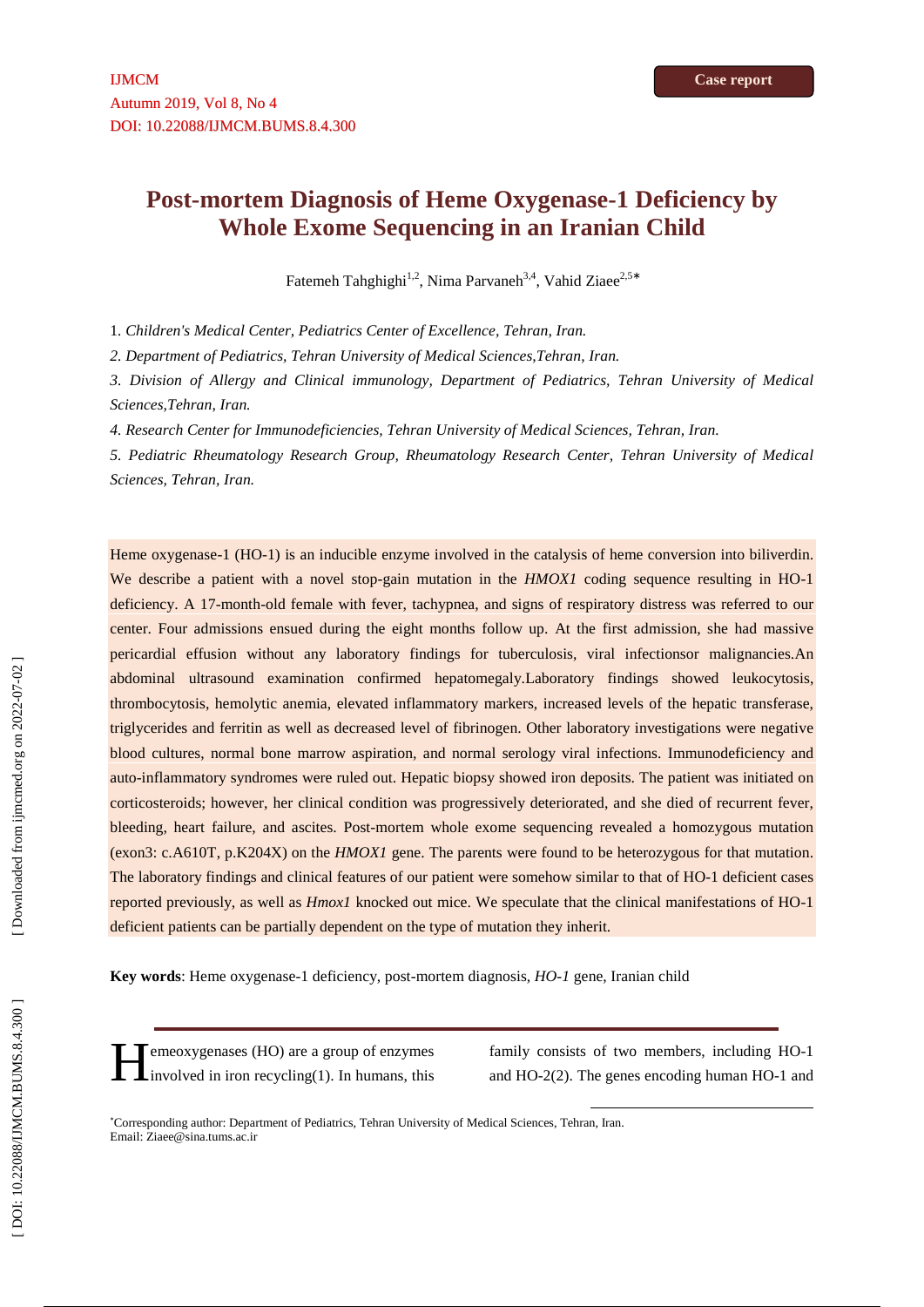HO-2 have been assigned to chromosome 22q12 and 16p13.3, respectively(3). The *HMOX1* gene contains five exons and encodes a 288 amino acid protein. These enzymes catalyze the oxidative conversion of heme into biliverdin, carbon monoxide, and iron(3). The constitutive expression of *HMOX2* has been demonstrated in different tissues; however,*HMOX1* has been shown to be induced in response to its substrates, including heme and heme-derived metabolites(4, 5).

In spite of its action in heme conversion, it has also been demonstrated that HO-1 has an important antioxidant role(2, 6). In this regard, different studies have suggested that HO-1 plays a protective role in various inflammatory conditions(2, 6, 7). One of the well-known mechanisms by which HO- 1 exerts antioxidant effects is the production of biliverdin. Biliverdin is then reduced and metabolized into bilirubin by another enzyme, which is a crucial endogenous antioxidant and protects tissues from damage induced by a variety of oxidative stressors(8, 9).

As the heme degradation is mainly occurring in the liver and spleen, the highest expression of *HMOX1*has also been detected in these tissues(5, 10, 11). Several studies have shown that a high level of HO-1 is produced particularly in hepatic and splenic tissue-resident macrophages in response to inflammatory mediators(5, 10-12). These macrophages have an anti-inflammatory phenotype and are the primarycells that respond to oxidative injury. Therefore, the impaired function of HO-1 or its deficiency can hamper the function of these cells, which aggravates tissue injury through an inflammatory cascade.

Tonegawa et al. established a HO-1 deficient mice model(13). The evidence from *Hmox1*targeted mice revealed the critical importance of HO-1 in the expulsion of iron from tissue stores. Furthermore, these findings demonstrated that any defect in the iron recycling system could result in health-threatening issues(13, 14). A remarkable

consistency was observed between the clinical features of HO-1 deficient patients, and those findings obtained from *Hmox1*knocked out mice. The first patient with HO-1 deficiency (OMIM#614034) has been reported by Yachie et al.(15). Serum iron deficiency and iron overload were initial findings for HO-1 deficiency. Moreover, the findings revealed that patients with HO-1 deficiency suffered severely from high fever, massive endothelial injury, abnormal coagulation system, extensive hemolysis as well as liver and kidney failure(15).

Here, we report a new case of HO-1 deficiency who carried a novel stop-gain mutation in the *HMOX1*coding sequence. We also performed a literature review to compare the laboratory findings, and clinical features of our patient with those patients that have been reported previously, and *Hmox1*-targeted mice.

### **Case presentation**

The patient was a 17-month-old girl with 9200 g weight, 71 cm height, and 46 cm head circumference who was referred to Children's Medical Center in Tehran, Iran. She was born to consanguineous Iranian parents with a birth weight of 3200 g, length of 50 cm, and head circumference of 45 cm.She was the third child of a 28-year old mother whose delivery was performed by cesarean section at week 38. The first child of this family was a girl who was found to be completely healthy, but their second child was aborted spontaneously at 20 weeks due to unknown reasons. Four admissions ensued during the eight months follow up with the chief complaints of fever, tachypnea, and signs of respiratory distress.

During the first admission, echocardiographic evaluations showed a massive pericardial effusion (PE), which was eliminated by chest tube drainage. The PE was examined for tuberculosis (TB), viral infections as well as malignancies. Based on the results, it was found to be negative in terms of TB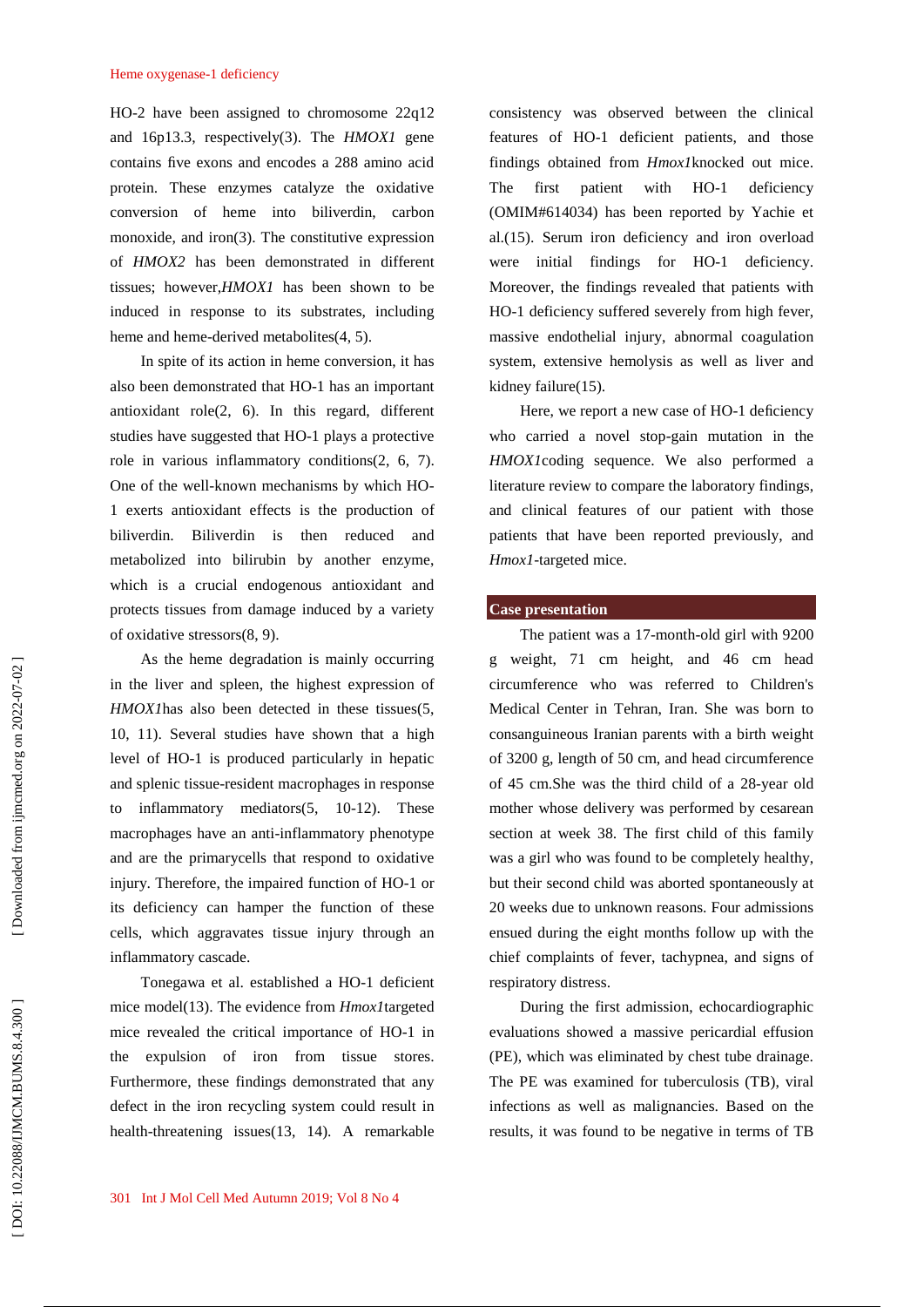and enterovirus (Echovirus and Coxsackievirus). Likewise, the flow cytometry results showed no phenotypic evidence of malignancies. Moreover, the results of urine culture and blood culture showed no growth. Thereafter, the patient was managed by vancomycin and cefotaxime for 10 days.Further laboratory and clinical findings showed leukocytosis, thrombocytosis, anemia, increased erythrocyte sedimentation rate (ESR) and C-reactive protein (CRP) levels, hepatomegaly, increased aspartate aminotransferase (AST), alanine aminotransferase (ALT), alkaline phosphatase (ALP), triglycerides (TG) and elevated ferritin level. Moreover, our patient was negative in terms of Epstein-Barr virus (EBV), human immunod eficiency virus (HIV), hepatitis B virus (HBV), and hepatitis C virus (HCV) infections. These findings, along with persistent fever, have led us to consider systemic juvenile idiopathic arthritis (SJIA) as the likely diagnosis. Therefore, the treatment was continued with 30 mg/Kg/d methylprednisolone for three days. The fever was brought down, and the

treatment was followed by oral prednisolone and ibuprofen tablets. Four months later, the patient was readmitted because of recurrent fever. No abnormal findings were detected on hercardiac and pulmonary auscultation. Abdominal ultrasound examination confirmed hepatomegaly, but not splenomegaly. Blood chemistry revealed leukocytosis, thrombocytosis, hemolytic anemia, normal ESR and CRP levels, elevated ferritin, and decreased level of fibrinogen. Then, 30 mg/Kg/d methylprednisolone was given to the patient for three days to diminish fever and resolve the symptoms. A few days later, she was discharged with the resolution of symptoms.

The patient was admitted again three months after the second admission since fever has recurred.

No histological and serological evidence was observed for arthritis. Echocardiographs and chest X-ray findings were essentially normal. Bone marrow aspiration was also performed, and no abnormality was seen. Similar to previous admission, there were increased levels of AST,



(exon3: c.A610T,p.K204X) on *HMOX1* coding sequence in the patient, that was confirmed by Sanger sequencing. The parents were heterozygous for the mutation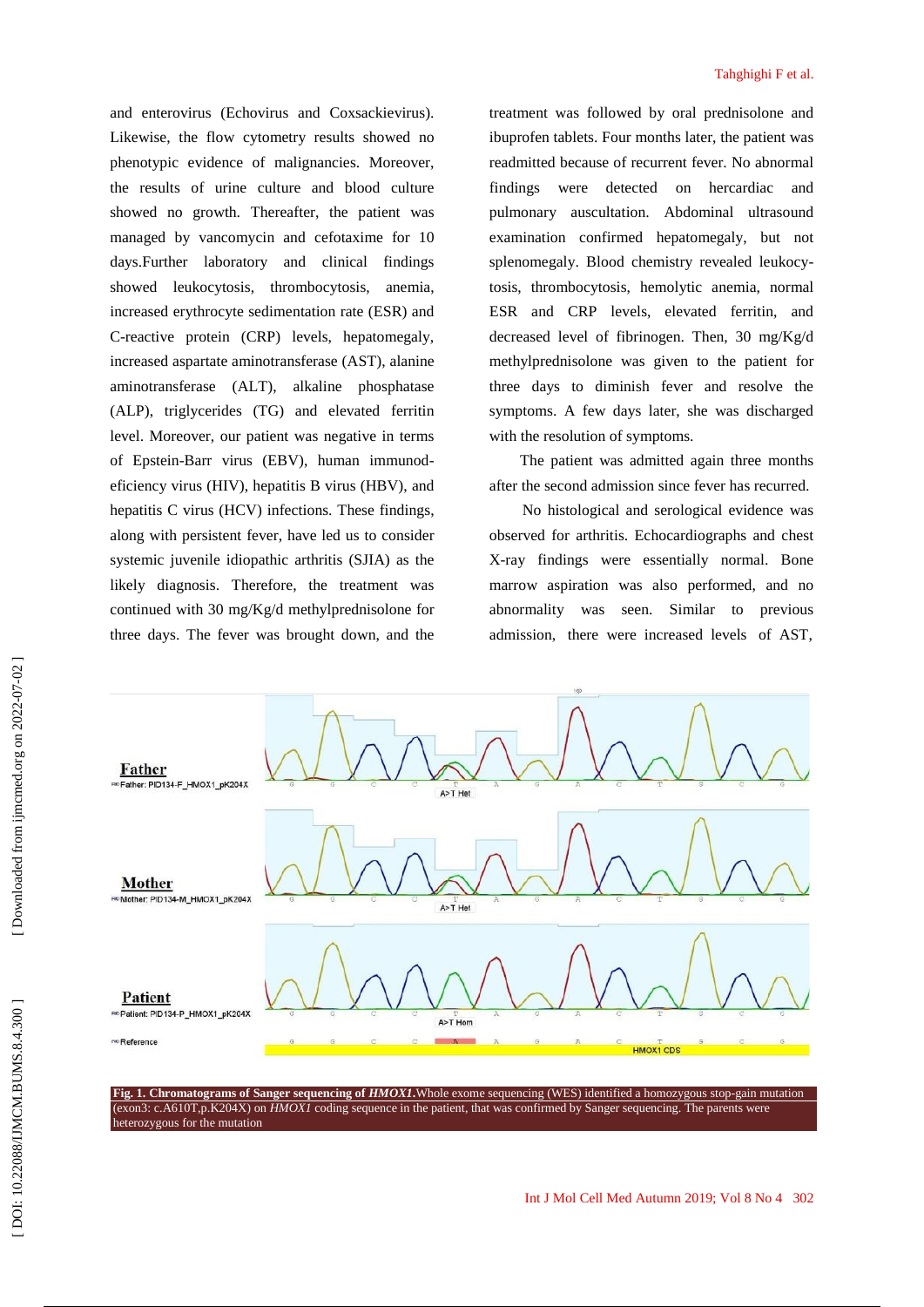| Table 1. Laboratory findings of the patient. |                           |                              |                 |                 |  |  |  |
|----------------------------------------------|---------------------------|------------------------------|-----------------|-----------------|--|--|--|
| <b>Parameter</b>                             |                           | <b>Results</b>               |                 |                 |  |  |  |
|                                              | 1 <sup>st</sup> admission | 2 <sup>nd</sup><br>admission | $3rd$ admission | $4th$ admission |  |  |  |
| WBC $(10^3/\mu L)$                           | 32.97                     | 22.9                         | 33.35           | 36              |  |  |  |
| Lymphocytes $(\% )$                          | 55                        | 59                           | 23              | 34              |  |  |  |
| Neutrophils (%)                              | 39                        | 35                           | 55              | 65              |  |  |  |
| Hb(g/dl)                                     | 11                        | 10.8                         | 9.5             | 9.2             |  |  |  |
| Platelets $(10^3/\mu L)$                     | 1115                      | 979                          | 1000            | 1000            |  |  |  |
| ESR (mm/h)                                   | 139                       | 25                           | 139             | 25              |  |  |  |
| $CRP$ (mg/l)                                 | 124                       | 10                           | 124             | 32              |  |  |  |
| $ALT$ (U/L)                                  | 142                       | 340                          | 656             | 620             |  |  |  |
| AST (U/L)                                    | 81                        | 351                          | 548             | 580             |  |  |  |
| ALP (U/L)                                    | 632                       | 1012                         | 632             | 813             |  |  |  |
| LDH (U/L)                                    | 1200                      | 2350                         | 15876           | 15350           |  |  |  |
| CPK (U/L)                                    | 217                       | 190                          | 109             | 190             |  |  |  |
| GGT (U/L)                                    | 77                        | 82                           | 90              | 98              |  |  |  |
| Bill T (mg/dl)                               | 0.4                       | 0.4                          | 0.7             | 0.8             |  |  |  |
| Bill D (mg/dl)                               | 0.2                       | 0.2                          | 0.2             | 0.2             |  |  |  |
| TG (mg/dl)                                   | 482                       | 575                          | 723             | 460             |  |  |  |
| Cholesterol (mg/dl)                          | 195                       | 211                          | 213             | 224             |  |  |  |
| Ferritin (ng/ml)                             | 12870                     | 18320                        | 26250           | 27425           |  |  |  |
| Fibrinogen (mg/dl)                           | 142                       | 141                          | 125             | 127             |  |  |  |
| PT(s)                                        | 14.8                      | 14.5                         | 15.5            | 17.5            |  |  |  |
| PTT(s)                                       | 42                        | 41                           | 35              | 31              |  |  |  |
| <b>INR</b>                                   | 1.2                       | 1.1                          | 1.4             | 1.6             |  |  |  |
| BUN (mg/dL)                                  | 9                         | 25                           | 9               | 17              |  |  |  |
| $Cr$ (mg/dL)                                 | 0.4                       | 0.5                          | 0.4             | 0.5             |  |  |  |

WBC: white blood cell; RBC:reed blood cell; Hb: hemoglobin; ALT:alanine aminotransferase; AST:aspartate aminotransferase; ALP:alkaline phosphatase; TG:triglycerides; GGT:gamma-glutamyl transferase;HIV: human immunodeficiency virus; PPD: purified protein derivative;B/C: blood culture; U/C: urine culture; U/A: urine analysis; BUN: blood urine nitrogen; ESR: erythrocyte sedimentation rate; CRP: C-reactive protein; CPK:creatine phosphokinase;CKMB:creatine kinase-MB; PTT: partial thromboplastin time; PT: prothrombin time; INR:international normalized ratio; LDH: lactate dehydrogenase; Na: sodium; K: potassium; Bill T: total bilirubin; Bill D: direct bilirubin; Retic: reticulocyte; N: negative.

ALT, ALP, TG, ferritin, ESR, CRP, and creatine phosphokinase (CPK). A liver biopsy was performed because of the persistent elevated liver function tests and hepatomegaly. The liver biopsy showed iron deposits. Similar to previous admissions, hematological analyses showed leukocytosis, thrombocytosis, and hemolytic anemia. The urine cultures were found to be positive for *Escherichia coli* (*E.coli*) sensitive to cotrimoxazole; thus a combination of prednisone and antibiotics was given to the patient. The fever was resolved within 24 h, and she was discharged.Laboratory findings in all admission are summarized in Table 1.

After five days, she was admitted once again because of a high fever. The fever and other

symptoms resolved by corticosteroids and cotrimoxazole. Unfortunately, after a short remission, the clinical condition of the patient was progressively deteriorated, and she has died of recurrent fever, hemorrhage, heart failure, and ascites.

The clinical and laboratory findings (fever, hepatomegaly, iron deposits in liver cells, elevated ferritin level as well as elevated levels of liver enzymes (Table 1) have led us to suspect hemophagocyticlymphohistiocytosis (HLH) and HO-1deficiency.In this regard, to identify the genetic cause(s) responsible for this phenotype, we performed post-mortem whole exome sequencing followed by mutation confirmation by direct Sanger sequencing on the blood sample taken from the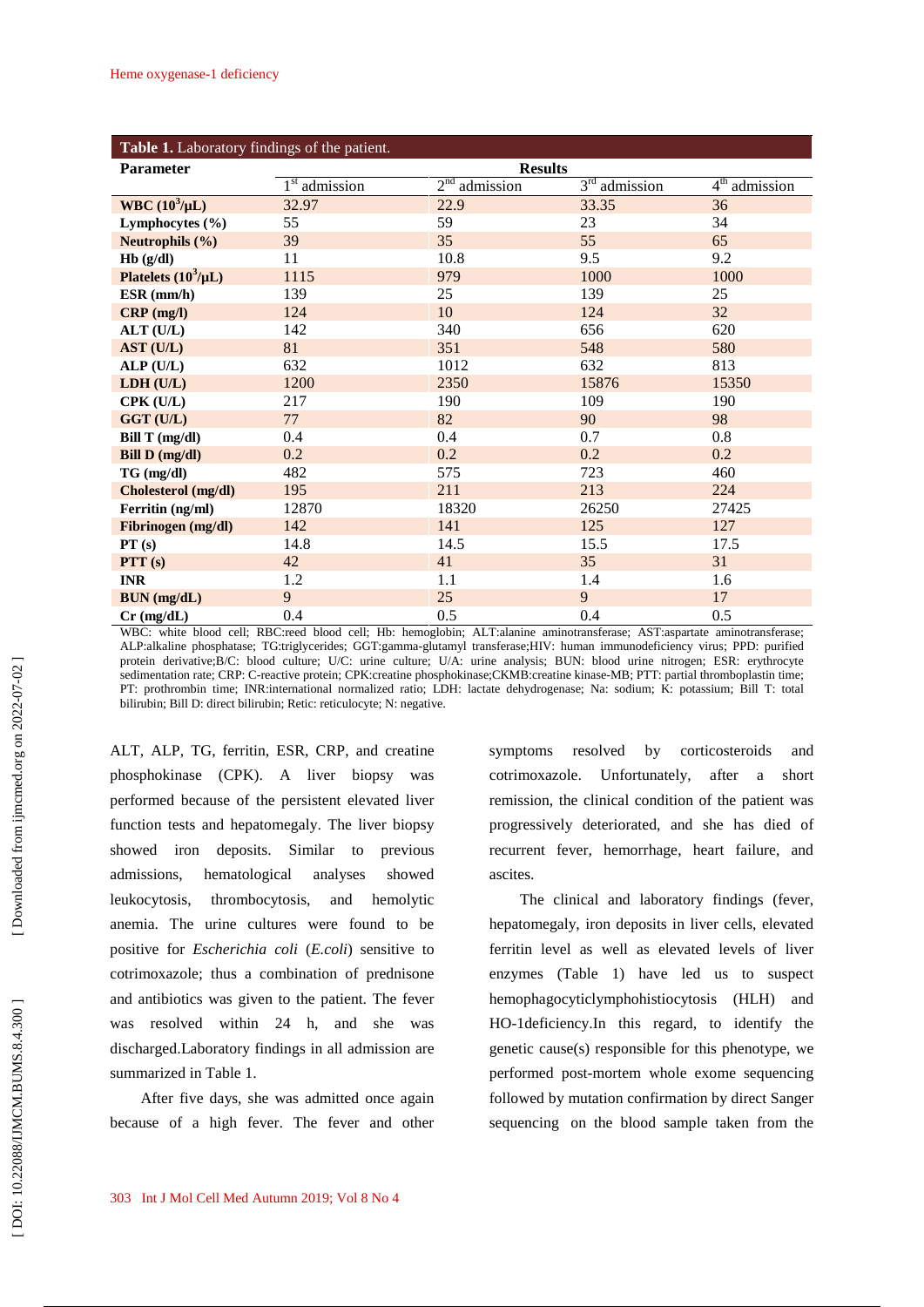| (A) |                         |                                                                                             |  |
|-----|-------------------------|---------------------------------------------------------------------------------------------|--|
|     |                         | LPSSGEGLAFFTFPNIASATKFKQLYRSRMNSLEMTPAVRQRVIEEAKTAFLLNIOLFEE 216                            |  |
|     | SP P09601 HMOX1 HUMAN   |                                                                                             |  |
|     | SP P14901 HMOX1 MOUSE   | LPSSGEGLAFFTFPNIDSPTKFKOLYRARMNTLEMTPEVKHRVTEEAKTAFLLNIELFEE 216                            |  |
|     | SP   P06762   HMOX1 RAT | LPSSGEGLAFFTFPSIDNPTKFKOLYRARMNTLEMTPEVKHRVTEEAKTAFLLNIELFEE 216                            |  |
|     | SP   P32394   HMOX1 PIG | LPSSGEGLAFFTFPNVANATKFKOLYRSRMNTLEMTPEVKORVLEEAKTAFLLNIOLFEE 216                            |  |
|     |                         | TR F1P8U7 F1P8U7 CANLF LPSSGEGVDFFTFPNIASATKFKOLYRSRMNSLEMTPEVRORVIEEAKTAFLLNIOLFEE 216     |  |
|     |                         | TR   H2OLK1   H2OLK1 PANTR LPSSGEGLAFFTFPNIASATKFKOLYRSRMNSLEMTPAVRORVIEEAKTAFLLNIOLFEE 239 |  |
|     |                         | SP 05E9F2 HMOX1 BOVIN LPSSGEGLAFFTFPNIASATKFKOLYRSRMNTLEMTPEVRORVLDEAKTAFLLNIOLFEE 217      |  |
|     |                         |                                                                                             |  |

(B)

## ENTPRISE-X prediction ( $>= 0.5$  is deleterious)

| Protein ID      |            | Position Wild type Pathogenicity score |  |
|-----------------|------------|----------------------------------------|--|
| NP_002124.1 204 | <b>LYS</b> | 0.89735                                |  |

#### **Fig. 2. Sequence alignment for HO-1 protein in different species.**A:HO-1 in human and corresponding region (amino acids 157-216) in six other species. The amino acid Lys204 (red) is conserved;B:ENTPRISE-X predicts that changes at codon 204 could be deleterious to the HO-1 protein.

patient during the last admission when the patient was alive. Genetic testing revealed that the child carried a novel homozygous mutation (exon3: c.A610T) on the *HMOX1* gene (ENSG 00000100 292), while the parents were found to be heterozygous for that mutation (Figure 1). This is a nonsense mutation (p.K204X) which could result in HO-1 deficiency and potentially responsible for the phenotype.A search in The Human Gene Mutation Database (HGMD®) and the Online Mendelian Inheritance in Man (OMIM®) confirmed the novelty of mutation.

Sequence alignment (https:// www.uniprot. org/align/) showed that the K204 of HO-1 protein is conserved in several species (Figure 2A). Moreover, ENTPRISE-X (http://cssb2. biology. gatech. edu/entprise-x/) predicted that mutations at codon 204 of HO-1 are deleterious (Figure 2B). p.K204X mutation produces a truncated protein of 203 amino acids (instead of 288 amino acids) that is predicted to be highly pathologic (http:// provean. jcvi.org/ downloads. php).

## **Discussion**

Here, we describe a new case of HO-1 deficiency. Our patient presented with fever, leukocytosis, thrombocytosis, anemia, and increased levels of AST, ALT, ALP, TG, ferritin, ESR, CRP, and CpK (Table 1). Moreover, clinicopathological findings revealed hepatomegaly without splenomegaly and iron deposits in liver cells. Different possible underlying causes, including EBV, HIV, HBV, and HCV infections as well as other auto-inflammatory syndromes, were ruled out. Therefore, the above-mentioned features led us to consider the HO-1 deficiency as the underlying disease. Given the high fever, anemia, leukocytosis, and thrombocytosis, the patient was initiated on corticosteroids to resolve the symptoms.

According to the literature, the clinical manifestations of our patient were somehow compatible with those presentations of *Hmox1* knockout mice. Tonegawa et al. developed a mice model of HO-1 deficiency.They showed that the lack of a functional HO-1 could result in pathologic iron deposition in liver cells, and increased sensitivity to oxidative stress(13). The mice was also characterized by hepatomegaly, asplenia, anemia, leukocytosis, thrombocytosis, increased ferritin level, and growth retardation.

To the best of our knowledge, there are only two previous human case reports on the HO-1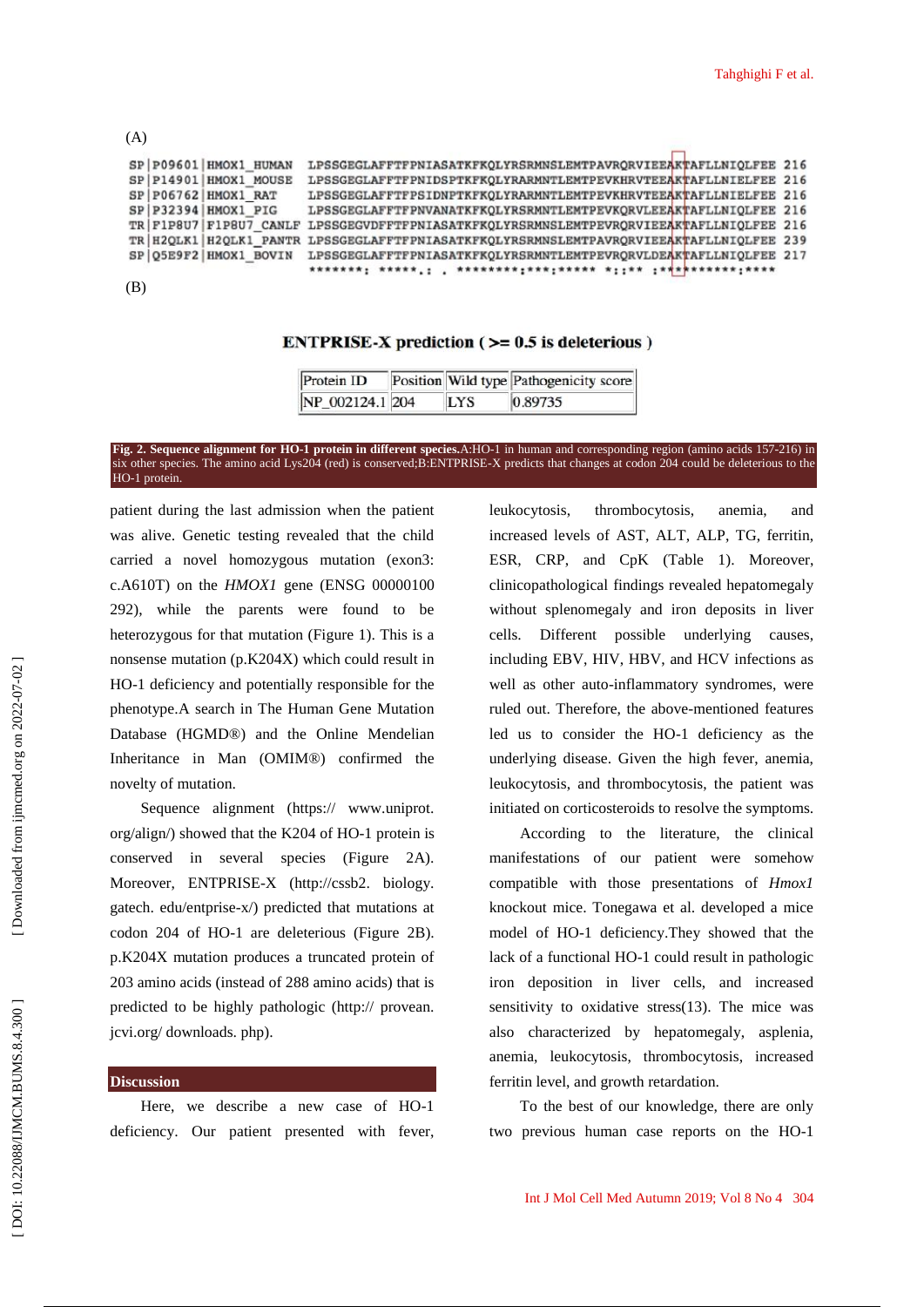#### Heme oxygenase-1 deficiency

deficiency. The first human case of HO-1) deficiency was reported by Yachie et al. (15). Their patient was a six-year old boy. Similar to our patient and mice lacking HO-1, they observed hepatomegaly with iron deposits in the liver and renal tissues of their patient. Recurrent fever, persistent hemolytic anemia, leukocytosis, abnormal coagulation system as well as elevated lactate dehydrogenase (LDH), AST, and ferritin were the other characteristics that were common between our patient and their patient. Hyperlipidemia was the other same finding between these two cases. Yachie et al. have found that complete loss of exon 2 in the maternal allele and a two nucleotide deletion within exon 3 in the paternal allele were responsible for the phenotype (15).

Kawashima et al.performed post-mortem autopsy on the patient described by Yachie et al.(16). Their findings showed asplenia, deposition of iron pigments in liver macrophages, and amyloid deposits in the adrenal and hepatic tissues(16).

Although asplenia was seen inthe HO-1 deficient patient reported by Yachie et al., our patient exhibited normal spleen size. We assume that different mutations in *HMOX1* may have no effect on spleen mass or can result in asplenia or splenomegaly. In this regard, Greil et al. reported a patient carrying G139V mutation in the *HMOX1* who had splenomegaly(17, 18). Moreover, previous studies have assumed that asplenia may contribute to intravascular survival of damaged cells, thus further increase anemia and oxidative stress(15, 19). Since our patient had normal spleen mass, the mentioned speculation may not be accurate. Instead, we assume that HO-1 deficiency may hamper the function of splenocytes, thus resulting in augmented oxidative stress.

Indeed, HO-1 is induced under inflammatory conditions and plays an essential role in the resolution of oxidative stress as an endogenous antioxidant(2). Thus, the lack of HO-1 or its impaired function may result in disseminated intravascular hemorrhage, which subsequently leads to patient's death.

The second patient with HO-1 deficiency was described recently by Radhakrishnan et al.(20). Their patient was a fifteen-year old female whose chief complaint was high fever. The disease cause was found to be a homozygous missense mutation in exon 2 (R44X) of the *HMOX1* coding sequence. Similar to the case reported by Yachie et al., she was also presented with leukocytosis, thrombo cytosis, elevated AST, ALT, LDH, ferritin, and asplenia. Consistent with our patient, the patient described by Radhakrishnan et al. was refractory to corticosteroids.

We noticed that our patient and the case that was reported by Yachie et al. have manifested the disease in their infantile period and died in early years of their lives; however, Radhakrishnan's patient was diagnosed and died 15 years of her life. It seems that other compensatory mechanisms, likely HO-2, might exist behind this inconsistency, or the proper function of HO-1 is more important at the older ages. However, further investigation should be done on appropriate animal models to shed light on this complex issue.

In conclusion, we report a new case of HO-1 deficiency presenting with HLH like presentation. The phenotype of our patient was compatible with those two patients reported previously. In contrast to previous HO-1 deficient cases who exhibited asplenia, our patient has normal spleen mass. This case shows that there may be a partial difference between the pathophysiological findings of the cases with the same disease, which might result from the type of mutation they inherit.

## **Consent**

Written informed consent was obtained from the parents of the patient for the publication of this case report.

## **Conflict of interest**

The authors declare that they have no Competing interests.